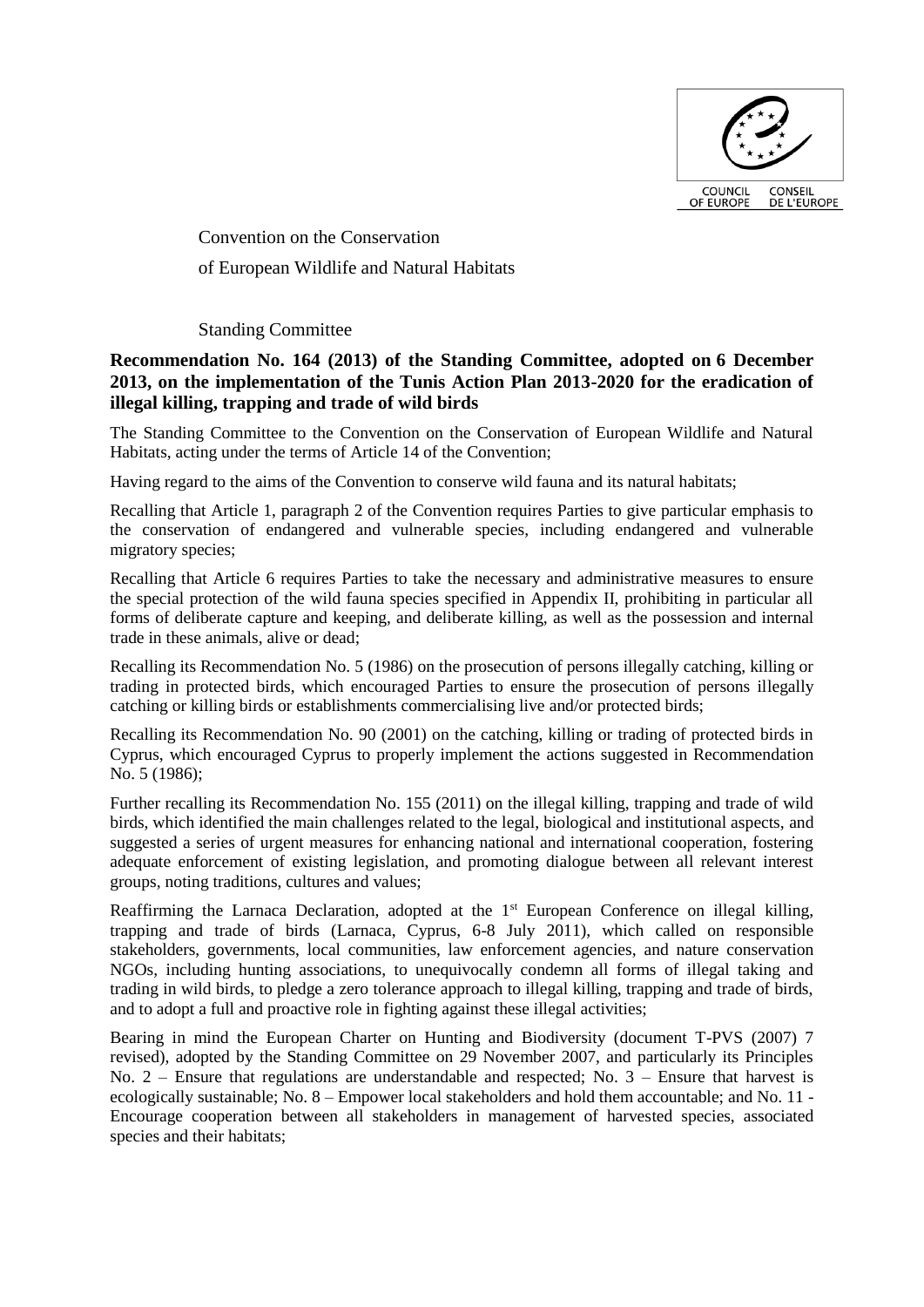Regretting that illegal killing, trapping and trade of wild birds still represent important factors against the achievement and maintenance of favourable status of bird populations, negatively affecting those conservation actions undertaken by the States and resulting in adverse impacts on the conservation, legal hunting, agriculture and tourism sectors;

Welcoming the synergies created more particularly between the Bern Convention, the EU, the Convention on Migratory Species (CMS), the African-Eurasian Migratory Waterbird Agreement (AEWA) and the Memorandum of Understanding on the Conservation of Migratory Birds of Prey in Africa and Eurasia (Raptors' MoU) and encouraging the continuation of the on-going cooperation on the conservation of birds;

Having regard to the Strategic Plan of the Convention on Biological Diversity 2011-2020, and its Aichi targets, and welcoming the international partnership launched to support Parties to achieve Aichi Biodiversity Target 12<sup>1</sup>;

Recalling the EU Biodiversity Strategy to 2020 (COM (2011) 244) and, in particular, its target 1 "Fully implement the Birds and Habitats Directives";

Recalling that Contracting Parties to the AEWA shall ensure that any use of migratory waterbirds is sustainable for the species as well as for the ecological systems that support them, to develop and implement measures to reduce and, as far as possible, eliminate illegal taking, prohibit the use of all indiscriminate means of taking and the use of all means capable of causing mass destruction, as well as local disappearances of, or serious disturbance to, populations of a species , and to prohibit the possession or utilisation of, and trade in, birds and eggs and any readily recognisable parts or derivatives of birds and their eggs, which have been taken in contravention [of any laid down prohibition];

Taking note of the statement addressed by the UNEP/CMS Technical workshop on minimizing poisoning of migratory birds to the Standing Committee, which raises concern regarding the still widespread use of poisons to kill protected species, and calls for a strengthened cooperation to enhance national and international actions to eliminate this damaging practice;

Welcoming the organisation of the 2<sup>nd</sup> Conference on Illegal killing, trapping and trade of wild birds, which allowed to monitor progress of Parties in the implementation of the Standing Committee's recommendations in this field, and to highlight many areas of success as well as remaining gaps;

Further welcoming the Tunis Action Plan 2013-2020, delivered by the participants to the 2<sup>nd</sup> Conference on Illegal killing, trapping and trade of wild birds, as amended and validated by the Group of Experts on the conservation of birds, under the Bern Convention;

Acknowledging the widespread adoption of the zero tolerance approach, as well as progress at Parties' levels towards the monitoring of illegal activities and the adoption of a coordinated approach covering each stage of the chain of activities related to illegal killing, trapping or trade;

Still concerned by the gaps identified in the implementation of some of the targeted actions recommended in the legal biological, institutional and awareness fields;

Aware of the urgency of stepping up efforts towards the eradication of these illegal practices;

Recommends Contracting Parties to the Convention and invites Observer States to:

 $\overline{a}$ 

- 1. Implement without delay the Tunis Action Plan 2013-2020 appended to this Recommendation;
- 2. Inform the Standing Committee on the progress made in the implementation of this Recommendation.

<sup>&</sup>lt;sup>1</sup> Aichi Target 12: By 2020 the extinction of known threatened species has been prevented and their conservation status, particularly of those most in decline, has been improved and sustained.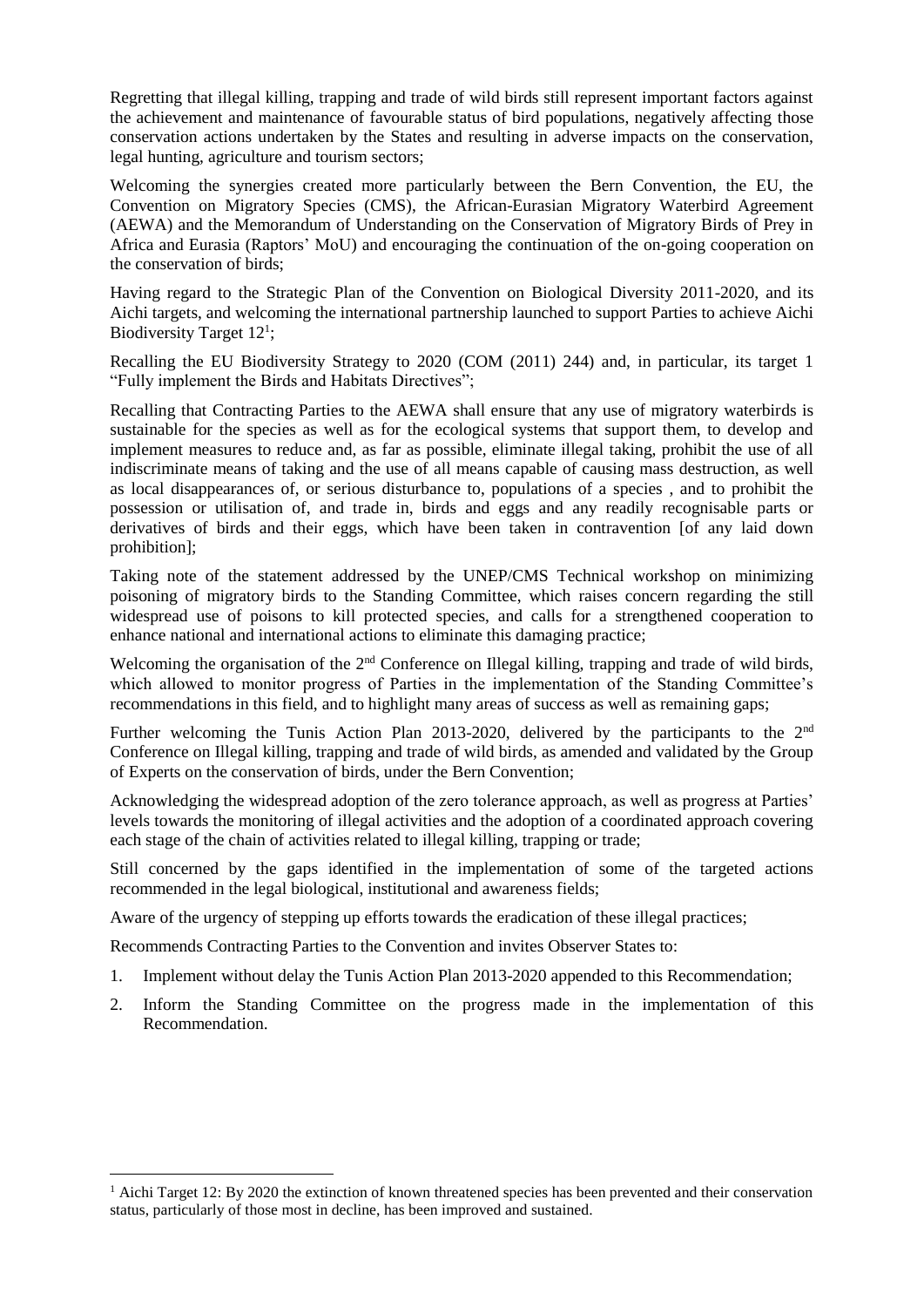### **APPENDIX 1**





# **FINAL TUNIS ACTION PLAN 2013-2020 FOR THE ERADICATION OF ILLEGAL KILLING, TRAPPING AND TRADE OF WILD BIRDS**

### *Enforcement and Legal Aspects*

| <b>Objective</b>                                                      | Action(s)                                                                                                                                                                                                   | Timeline(s)                                                                                                                          | <b>Responsible body(ies)</b>                                                                                          | <b>Comment</b>                                                                                                                                             |  |  |
|-----------------------------------------------------------------------|-------------------------------------------------------------------------------------------------------------------------------------------------------------------------------------------------------------|--------------------------------------------------------------------------------------------------------------------------------------|-----------------------------------------------------------------------------------------------------------------------|------------------------------------------------------------------------------------------------------------------------------------------------------------|--|--|
| Expected Result 1: National wildlife crime priorities are established |                                                                                                                                                                                                             |                                                                                                                                      |                                                                                                                       |                                                                                                                                                            |  |  |
| Identification of national<br>priorities                              | Draft recommendation<br>submitted to the Standing<br>Committee on criteria* on<br>how to set priorities                                                                                                     | $2014 \rightarrow 34^{\text{th}}$ Standing<br>Committee meeting                                                                      | - Parties to report on possible<br>criteria at the request of the<br>Secretariat                                      | The identification of national<br>priorities could be linked to<br>Article 12 of the EU Birds<br>Directive concerning the<br>general reporting obligations |  |  |
|                                                                       |                                                                                                                                                                                                             | - Possible criteria to be<br>submitted by April 2014;                                                                                | - Group of Experts on Birds<br>to prepare and agree on a<br>draft recommendation on<br>criteria for identification of | of the Member States and<br>Commission<br>At national level the key                                                                                        |  |  |
|                                                                       | *The criteria will not be mandatory<br>but to be used as guidelines,<br>allowing the Parties sufficient<br>flexibility to adapt their priorities to<br>the specific national circumstances<br>of each state | - Select Group on IKTTB to<br>meet in June/July 2014 for<br>preparation, examination and<br>validation of a draft<br>recommendation; | priorities                                                                                                            | bodies will be government<br>and police as represented by<br>appropriate agency.<br>The mechanisms will vary                                               |  |  |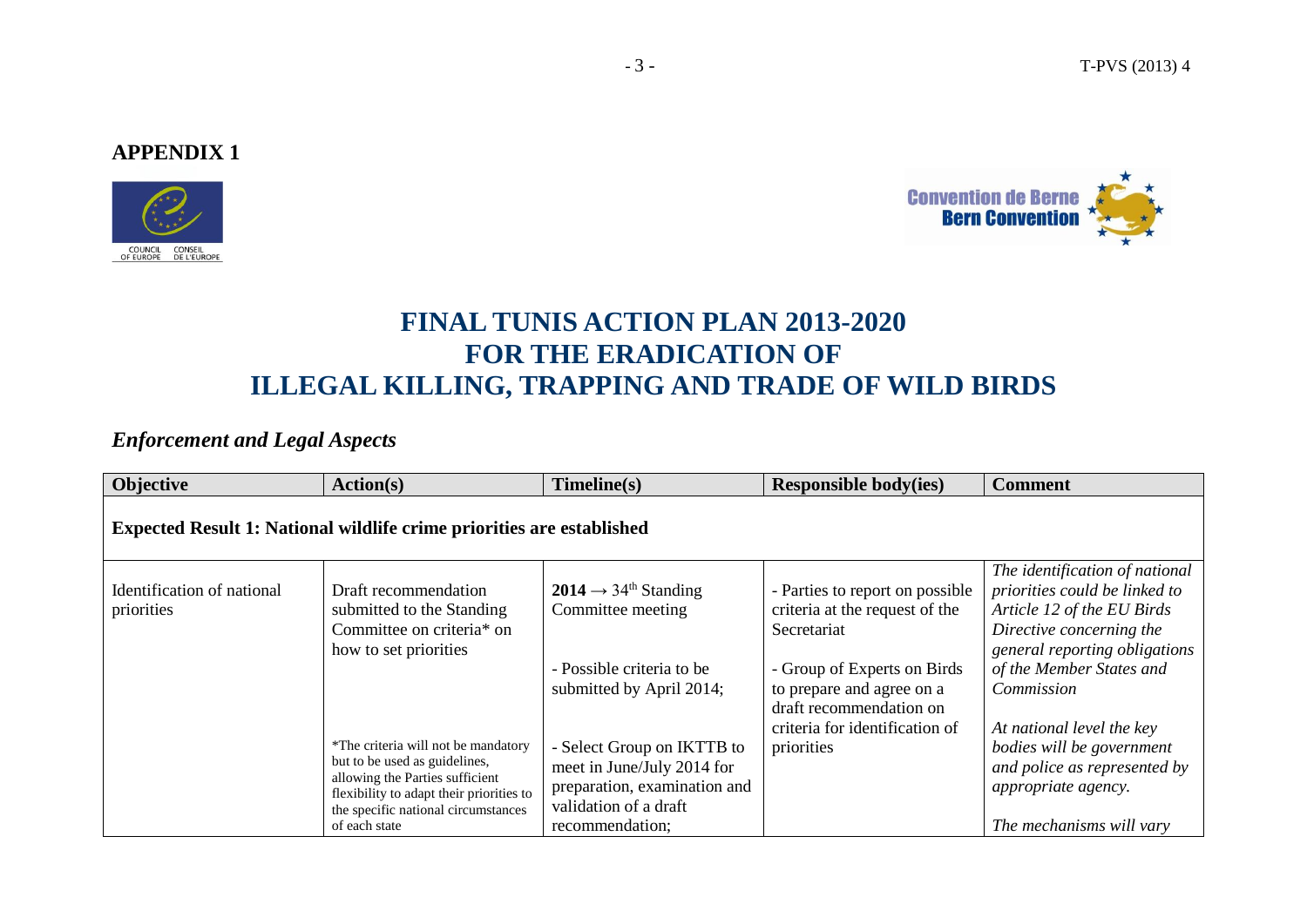|                                                                                                                                                                                                                 | - Draft recommendation<br>discussed for possible<br>adoption at the 34 <sup>th</sup> Standing<br>Committee meeting<br>(December 2014) |                                                                                                                                                       | from country to country.<br>Civil society involvement<br>through consultation<br>processes and especially with<br>science on ecosystem and<br>conservation impact<br>essential.<br>Recognising that wildlife is<br>to be conserved for both its<br>own intrinsic value and its<br>socio-economic benefits.<br>Recognising that the species<br>comprising the ecosystem are<br>the 'beneficiary' of wildlife<br>conservation legislation, and<br>thus that changes in human<br>behaviour towards wildlife<br>may have to occur. (cf.<br>comments on 'tradition'<br>below). |
|-----------------------------------------------------------------------------------------------------------------------------------------------------------------------------------------------------------------|---------------------------------------------------------------------------------------------------------------------------------------|-------------------------------------------------------------------------------------------------------------------------------------------------------|---------------------------------------------------------------------------------------------------------------------------------------------------------------------------------------------------------------------------------------------------------------------------------------------------------------------------------------------------------------------------------------------------------------------------------------------------------------------------------------------------------------------------------------------------------------------------|
| Coordination with the Ornis<br>Committee (EU level) with<br>aim to:<br><b>Consult with EU Member</b><br><b>States</b><br>Obtain feedback<br>Report on EU problems<br>$\overline{\phantom{a}}$<br>and priorities | $\rightarrow$ Consultation starts early<br>October 2013                                                                               | EU (European Commission)<br>DG Env<br>Member States being<br>requested to cooperate by<br>providing information on the<br>establishment of priorities |                                                                                                                                                                                                                                                                                                                                                                                                                                                                                                                                                                           |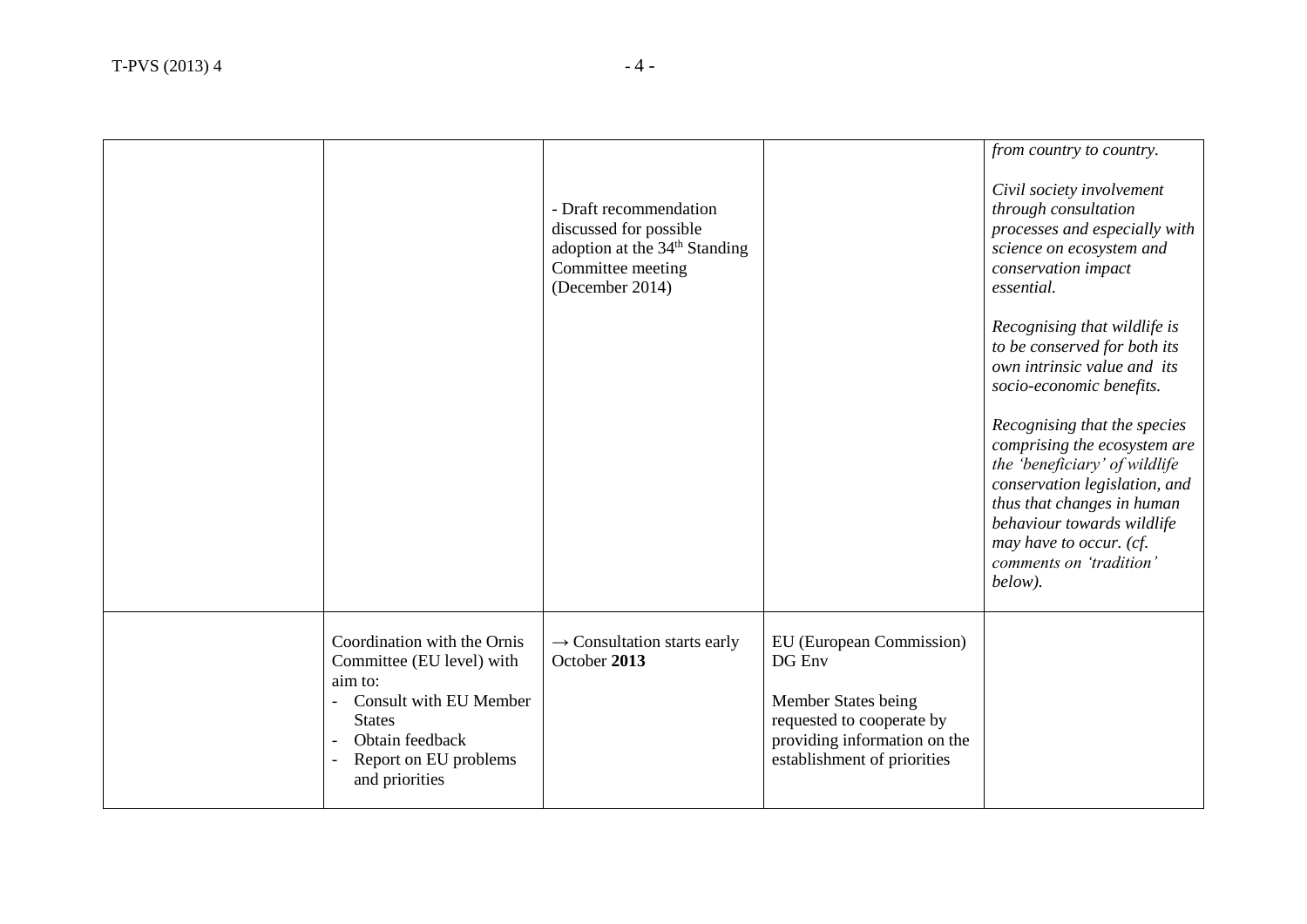|                                                                                                                  | National lists of priorities<br>identified submitted to the<br><b>Standing Committee</b>                                                                                                                                                                | $2015 \rightarrow 35^{\text{th}}$ Standing<br>Committee meeting                                                                                                                                                                                                                          | Parties to identify the<br>responsible authority for<br>policing and conservation<br>and to submit a national list<br>to the Secretariat (by July<br>2015) | <b>INTERPOL</b> may be able to<br>assist Parties to identify the<br>responsible authority for<br>policing                                                                                                                                                                                                            |
|------------------------------------------------------------------------------------------------------------------|---------------------------------------------------------------------------------------------------------------------------------------------------------------------------------------------------------------------------------------------------------|------------------------------------------------------------------------------------------------------------------------------------------------------------------------------------------------------------------------------------------------------------------------------------------|------------------------------------------------------------------------------------------------------------------------------------------------------------|----------------------------------------------------------------------------------------------------------------------------------------------------------------------------------------------------------------------------------------------------------------------------------------------------------------------|
| <b>Objective</b>                                                                                                 | Action(s)                                                                                                                                                                                                                                               | Timeline(s)                                                                                                                                                                                                                                                                              | <b>Responsible body(ies)</b>                                                                                                                               | <b>Comment</b>                                                                                                                                                                                                                                                                                                       |
|                                                                                                                  | Report on progress submitted<br>to the Standing Committee                                                                                                                                                                                               | $2016 \rightarrow 36^{\text{th}}$ Standing<br>Committee meeting                                                                                                                                                                                                                          | National focal points                                                                                                                                      |                                                                                                                                                                                                                                                                                                                      |
| Identification of the areas of<br>offending in all concerned<br>Parties                                          | Creation of national<br>mechanisms for recording<br>reports of wildlife cases to<br>provide statistical evidence<br>of the areas of offending, e.g.<br>through adding categories of<br>wildlife crime to those<br>crimes already recorded<br>nationally | $2015 - 2016$<br>$\rightarrow$ Establishment by the 35 <sup>th</sup><br><b>Standing Committee meeting</b><br>(December 2015)<br>$\rightarrow$ Operational in 2016; 1 <sup>st</sup><br>report on progress by the 36 <sup>th</sup><br><b>Standing Committee meeting</b><br>(December 2016) | Ministries, police and<br>investigative agencies                                                                                                           | <b>INTERPOL</b> through the<br>National Central bureaus in<br>the Member States may be<br>able to assist with the<br>collation of statistical<br>evidence on illegal killing,<br>trapping and trade of wild<br>birds and bring attention of<br>the police and environmental<br>enforcement agencies of this<br>crime |
| Objective                                                                                                        | Action(s)                                                                                                                                                                                                                                               | Timeline(s)                                                                                                                                                                                                                                                                              | <b>Responsible body(ies)</b>                                                                                                                               | <b>Comment</b>                                                                                                                                                                                                                                                                                                       |
|                                                                                                                  | <b>Expected Result 2: Conservation Impact Statements (CIS) are generalised</b>                                                                                                                                                                          |                                                                                                                                                                                                                                                                                          |                                                                                                                                                            |                                                                                                                                                                                                                                                                                                                      |
| Improve the evidence base<br>by promoting CISs and<br>defining their content to<br>include: identify the species | <b>Appointment of National</b><br>focal points to assist<br>investigators and<br>prosecutors in                                                                                                                                                         | 2015<br>$\rightarrow$ Implementation by the<br>34 <sup>th</sup> Standing Committee<br>meeting (December 2014)                                                                                                                                                                            | Bern Convention's focal<br>points, environment<br>ministries, national<br>conservation agencies, and                                                       | Examples of topics to be<br>addressed:<br>Investigators having access                                                                                                                                                                                                                                                |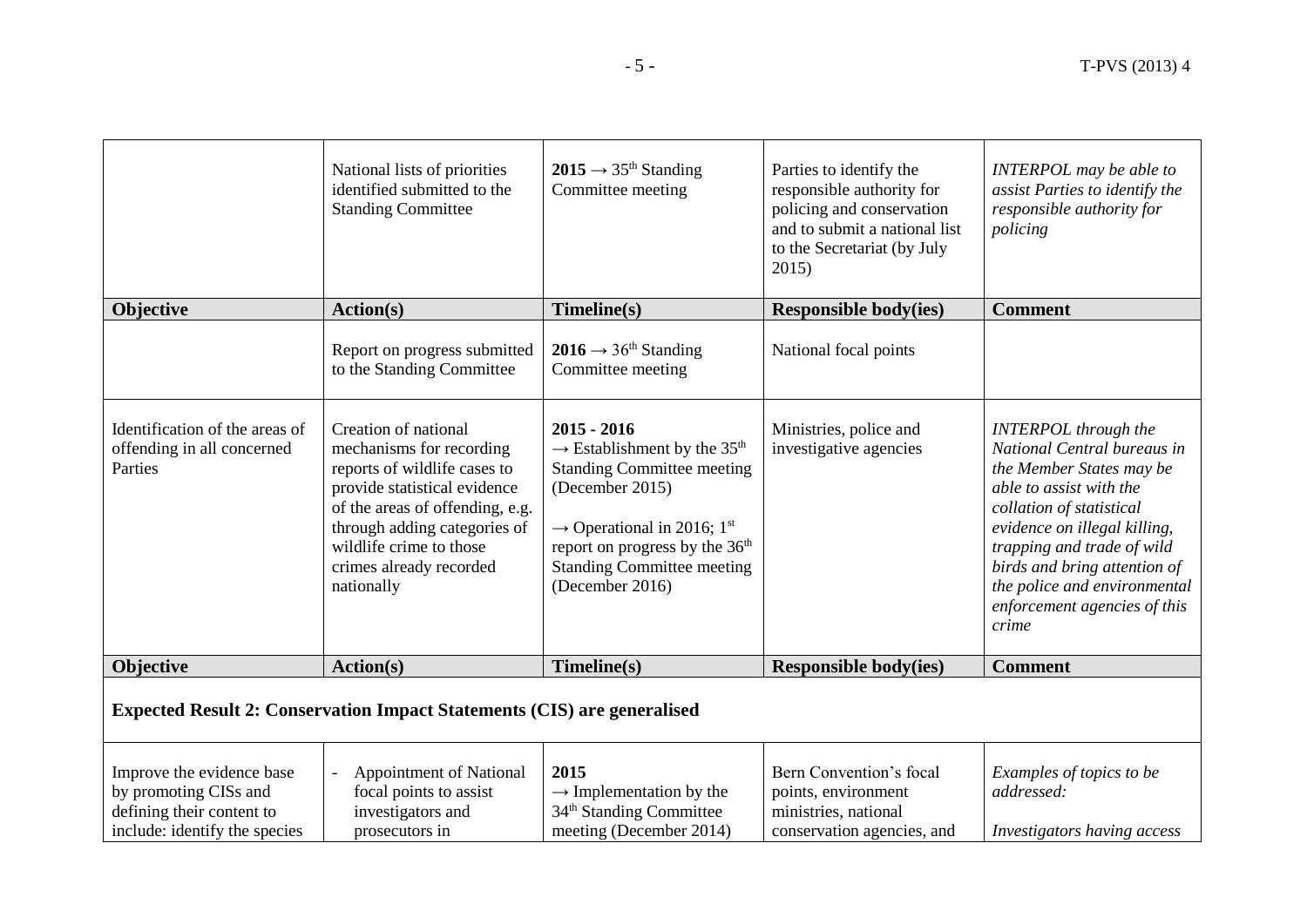| conservation status eg, IUCN<br>listing, relevant conservation<br>measures being taken, the<br>ecological damage the type<br>of offending does (This could<br>also be linked to the<br>blackspots report, which is<br>proposed to overlay flyway<br>data and illegal activity) | accessing/locating expert<br>knowledge providers;<br>Identification of sources<br>of knowledge and<br>compilation of national<br>contact lists<br>Setting-up of an internet<br>web portal giving<br>guidance on CIS<br>preparation and access to<br>specialist law firms,<br>advocates, expert<br>witnesses, and<br>independent specialists<br>Promotion of the<br>exchange of knowledge<br>and experience amongst | $\rightarrow$ operational by 2015 | police; bodies responsible for<br>setting priorities<br><b>INTERPOL</b> could assist for<br>the implementation of these<br>activities which include<br>training and capacity<br>building of wildlife<br>enforcement crime officers;<br>Possibly look to EEA and<br>ETC as well as existing<br>institutions at country level<br>for commitment towards the<br>objective's achievement | at an early stage to experts,<br>NGOs and other e.g.<br>university institutions.<br>Recognising experts'<br>overriding duty to the court.<br>Recognising role of expert to<br>interpret significance of the<br>crime and explain priorities<br>and species' relevance, as<br>well as conservation work in<br>the field that is<br>compromised.<br>Recognising that lack of<br>objective and independent<br>science can undermine a<br><i>prosecution.</i> |
|--------------------------------------------------------------------------------------------------------------------------------------------------------------------------------------------------------------------------------------------------------------------------------|--------------------------------------------------------------------------------------------------------------------------------------------------------------------------------------------------------------------------------------------------------------------------------------------------------------------------------------------------------------------------------------------------------------------|-----------------------------------|--------------------------------------------------------------------------------------------------------------------------------------------------------------------------------------------------------------------------------------------------------------------------------------------------------------------------------------------------------------------------------------|-----------------------------------------------------------------------------------------------------------------------------------------------------------------------------------------------------------------------------------------------------------------------------------------------------------------------------------------------------------------------------------------------------------------------------------------------------------|
|                                                                                                                                                                                                                                                                                | building                                                                                                                                                                                                                                                                                                                                                                                                           |                                   |                                                                                                                                                                                                                                                                                                                                                                                      | "Forensic Partnership<br>Funding" to pay for costly<br>forensic evidence.                                                                                                                                                                                                                                                                                                                                                                                 |
|                                                                                                                                                                                                                                                                                | the parties and capacity                                                                                                                                                                                                                                                                                                                                                                                           |                                   |                                                                                                                                                                                                                                                                                                                                                                                      | Recognising the value of                                                                                                                                                                                                                                                                                                                                                                                                                                  |
|                                                                                                                                                                                                                                                                                |                                                                                                                                                                                                                                                                                                                                                                                                                    |                                   |                                                                                                                                                                                                                                                                                                                                                                                      | Creation of a centrally<br>operated DNA data base of<br>wildlife crime, including                                                                                                                                                                                                                                                                                                                                                                         |

*Birds (with the assistance of* 

*Recognising the importance of rules of evidence and the correct handling (continuity) of evidence (complementary to INTERPOL forensic* 

*INTERPOL)*

*manual)*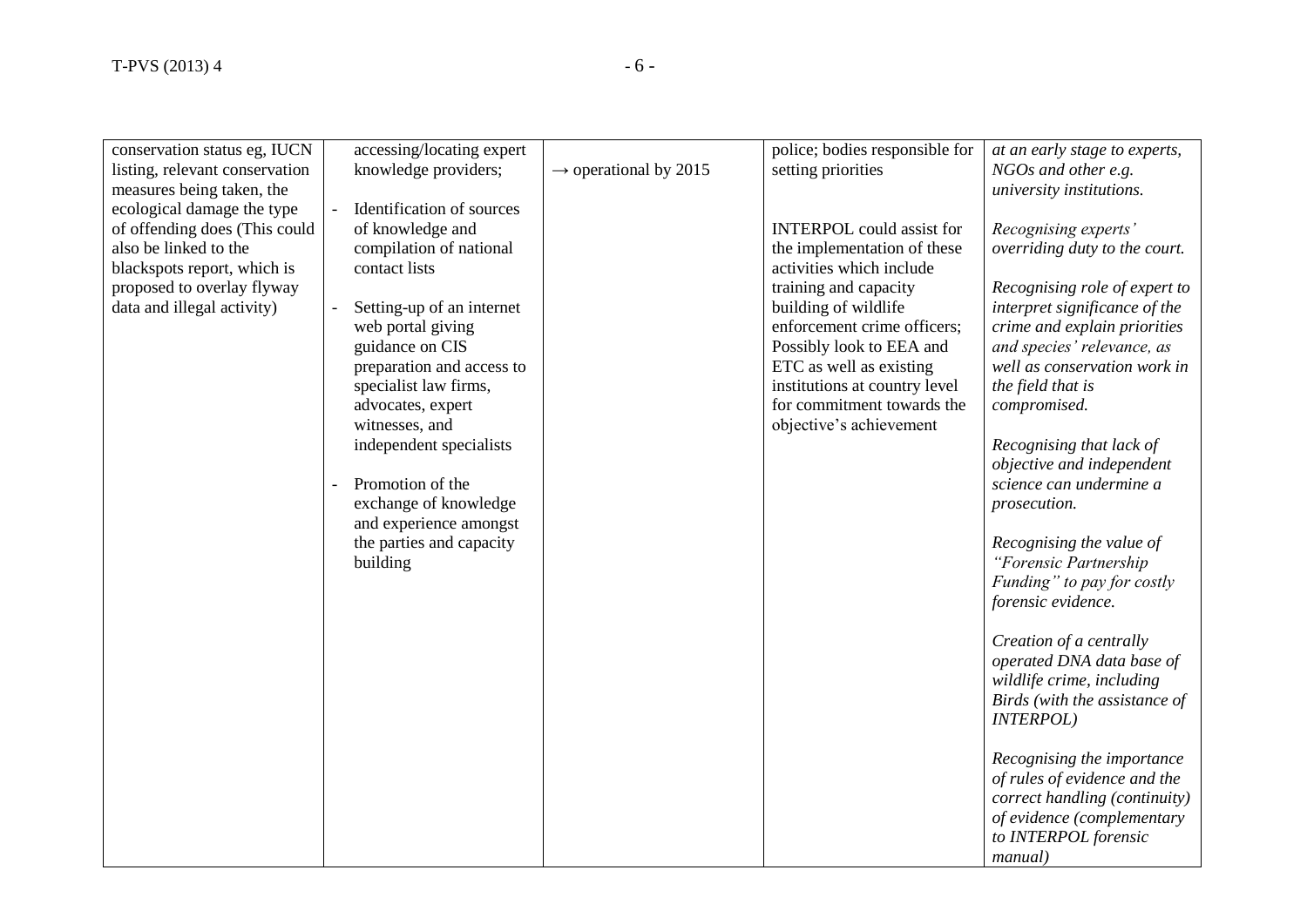|                                                                                                                                                                       |                                                                                                                                                                                                                                                                                                                                                        |                                                                                                                                        |                              | Recognising the importance<br>of providing for the training<br>and information for police,<br>judiciary and experts etc.                                                                                                                                                                                                                                                                                                                                                                                                                                  |  |
|-----------------------------------------------------------------------------------------------------------------------------------------------------------------------|--------------------------------------------------------------------------------------------------------------------------------------------------------------------------------------------------------------------------------------------------------------------------------------------------------------------------------------------------------|----------------------------------------------------------------------------------------------------------------------------------------|------------------------------|-----------------------------------------------------------------------------------------------------------------------------------------------------------------------------------------------------------------------------------------------------------------------------------------------------------------------------------------------------------------------------------------------------------------------------------------------------------------------------------------------------------------------------------------------------------|--|
| <b>Objective</b>                                                                                                                                                      | Action(s)                                                                                                                                                                                                                                                                                                                                              | Timeline(s)                                                                                                                            | <b>Responsible body(ies)</b> | <b>Comment</b>                                                                                                                                                                                                                                                                                                                                                                                                                                                                                                                                            |  |
| Investigators become<br>familiar with the need to<br>show the importance of the<br>case in terms of its impact on<br>conservation priorities and<br>ecological damage | Ensure Investigators have<br>available to them the legal<br>rules governing the<br>admissibility of expert<br>evidence through early<br>liaison with legal<br>advisers/prosecutors<br>- Encourage, or place<br>obligation on, prosecutors to<br>regard completion of CISs as<br>good practice and to make<br>inquiries to identify suitable<br>experts | 2015<br>$\rightarrow$ Implementation by the<br>34th Standing Committee<br>meeting (December 2014)<br>$\rightarrow$ Operational by 2015 | Prosecutors                  | The body responsible for<br>coordination should be the<br>one in charge of prosecution.<br>In some countries separate<br>prosecutors for wildlife<br>crimes do exists and could<br>be taken as example. Since<br>the prosecution of wildlife<br>crime may vary greatly from<br>one Party to another, the<br>"one-size fits all" approach<br>should be avoided<br><b>INTERPOL</b> would like to be<br>included in these activities<br>which include training and<br>capacity building of wildlife<br>enforcement crime officers,<br>prosecutors and police |  |
| Objective                                                                                                                                                             | Action(s)                                                                                                                                                                                                                                                                                                                                              | Timeline(s)                                                                                                                            | <b>Responsible body(ies)</b> | <b>Comment</b>                                                                                                                                                                                                                                                                                                                                                                                                                                                                                                                                            |  |
| <b>Expected Result 3: Identification and standardisation of gravity factors</b>                                                                                       |                                                                                                                                                                                                                                                                                                                                                        |                                                                                                                                        |                              |                                                                                                                                                                                                                                                                                                                                                                                                                                                                                                                                                           |  |
| Gravity Factors that may                                                                                                                                              | Development and agreement                                                                                                                                                                                                                                                                                                                              | 2015                                                                                                                                   | Institutions responsible for | Key issues:                                                                                                                                                                                                                                                                                                                                                                                                                                                                                                                                               |  |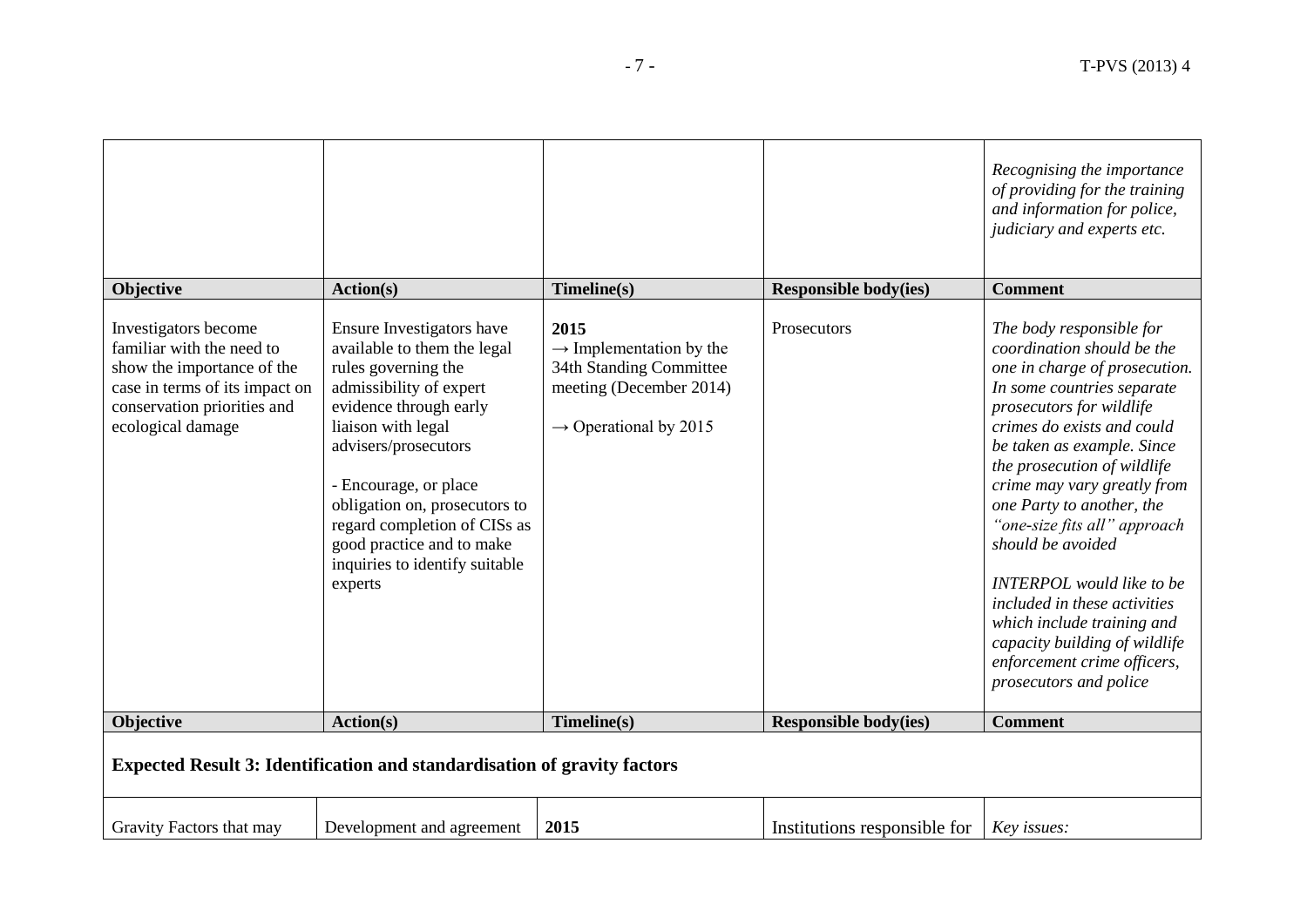| influence prosecution and<br>sentencing decisions are<br>identified and standardised                                                                                                                                                          | on a list of Gravity Factors<br>taking into account:<br>Conservation status of<br>species<br>Impact risk for ecosystem<br>Legal obligation to<br>protect under international<br>legislation<br>Indiscriminate method<br>used in committing<br>offence Commercial<br>motivation<br>Illegal gain/quantum<br>Prevalence of offence and<br>need for deterrence<br>Professional duty on<br>defendant to avoid<br>committing offence<br>Scale of offending<br>(number of specimens<br>involved)<br>Intent and recklessness by<br>defendant<br>History/recidivism | $\rightarrow$ Draft lists of gravity<br>factors to be submitted by<br>Parties by April 2014;<br>$\rightarrow$ Select Group on IKTTB to<br>meet in June/July 2014 for<br>preparation, examination and<br>validation of a draft<br>recommendation;<br>$\rightarrow$ Draft Recommendation<br>discussed for possible<br>adoption at the 34 <sup>th</sup> Standing<br>Committee meeting<br>(December 2014)<br>$\rightarrow$ Operational by 2015 | environment/bird<br>protection in collaboration<br>with public prosecution<br>service<br>(e.g., where appropriate:<br>Ministry of Justice<br>Supreme Court)<br>Cooperation from national<br>science agency or authorities;        | Recognising that<br>'tradition' creates<br>difficulty. (cf. comment<br>on 'beneficiary' above)<br>Recognising the principle<br>of judicial independence.<br>Recognising that gravity<br>factors will carry<br>different weight at<br>country level and will<br>change with time.<br><b>INTERPOL</b> would like to be<br>included in these activities<br>which include training and<br>capacity building of wildlife<br>enforcement crime officers,<br>prosecutors and police |
|-----------------------------------------------------------------------------------------------------------------------------------------------------------------------------------------------------------------------------------------------|------------------------------------------------------------------------------------------------------------------------------------------------------------------------------------------------------------------------------------------------------------------------------------------------------------------------------------------------------------------------------------------------------------------------------------------------------------------------------------------------------------------------------------------------------------|--------------------------------------------------------------------------------------------------------------------------------------------------------------------------------------------------------------------------------------------------------------------------------------------------------------------------------------------------------------------------------------------------------------------------------------------|-----------------------------------------------------------------------------------------------------------------------------------------------------------------------------------------------------------------------------------|------------------------------------------------------------------------------------------------------------------------------------------------------------------------------------------------------------------------------------------------------------------------------------------------------------------------------------------------------------------------------------------------------------------------------------------------------------------------------|
| <b>Investigators and Judiciaries</b><br>to be familiar with National<br>wildlife crime priorities, the<br>purpose of CISs and offence<br>gravity factors, and<br>Judiciaries be encouraged to<br>use these to inform<br>sentencing guidelines | Training of police and<br>judiciary, both at national<br>and international level                                                                                                                                                                                                                                                                                                                                                                                                                                                                           | <b>On-going at EU level</b><br>To be implemented for non<br>EU Parties by 2015 (e.g. in<br>cooperation with the<br>Supranational<br><b>Environmental Justice</b><br>Foundation and/or<br>INTERPOL)                                                                                                                                                                                                                                         | The European Union<br>through the European<br><b>Commission for EU</b><br><b>Member States;</b><br>The Parties to ensure<br>cooperation in sending<br>trainees regularly, and<br>initiate similar activities<br>at national level | <b>INTERPOL</b> would like to be<br>included in these activities<br>which include training and<br>capacity building of wildlife<br>enforcement crime officers,<br>prosecutors and police                                                                                                                                                                                                                                                                                     |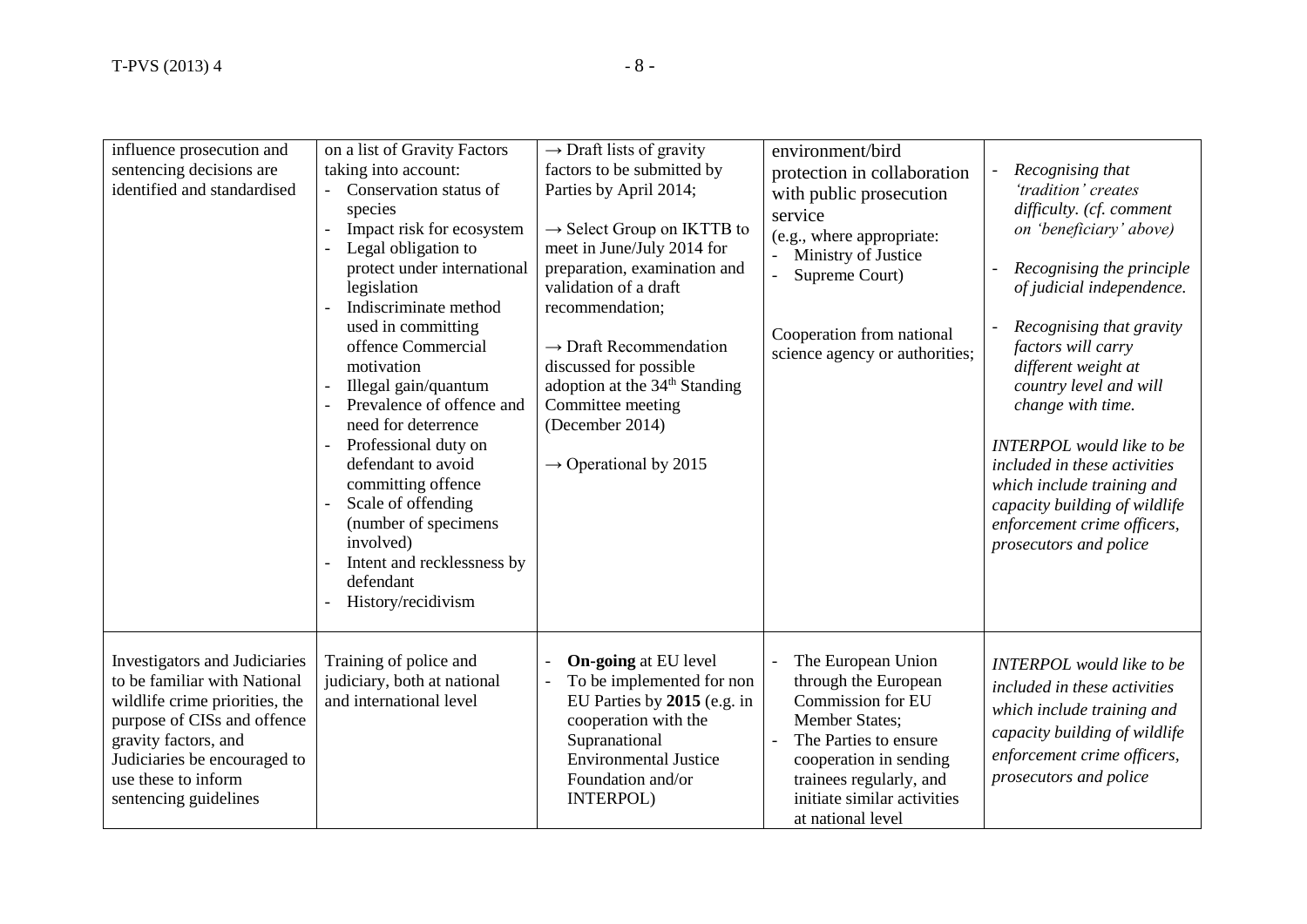| Objective                                                                                                                                                                                                                                                                                                                                                                                                                                                           | Action(s)                                                                                                                                                                                                                                     | Timeline(s)                                                                                                                                                                                                                                                                                                                  | <b>Responsible body(ies)</b>                                                                                                                         | <b>Comment</b>                                                                                                                                                                                                                                                                                                                                                      |  |  |
|---------------------------------------------------------------------------------------------------------------------------------------------------------------------------------------------------------------------------------------------------------------------------------------------------------------------------------------------------------------------------------------------------------------------------------------------------------------------|-----------------------------------------------------------------------------------------------------------------------------------------------------------------------------------------------------------------------------------------------|------------------------------------------------------------------------------------------------------------------------------------------------------------------------------------------------------------------------------------------------------------------------------------------------------------------------------|------------------------------------------------------------------------------------------------------------------------------------------------------|---------------------------------------------------------------------------------------------------------------------------------------------------------------------------------------------------------------------------------------------------------------------------------------------------------------------------------------------------------------------|--|--|
| <b>Expected Result 4: Sentencing Guidelines are elaborated<sup>2</sup></b>                                                                                                                                                                                                                                                                                                                                                                                          |                                                                                                                                                                                                                                               |                                                                                                                                                                                                                                                                                                                              |                                                                                                                                                      |                                                                                                                                                                                                                                                                                                                                                                     |  |  |
| Sentencing is more<br>consistent and transparent<br>through the establishment<br>of Sentencing Guidelines<br>enabling that serious<br>wildlife crimes receive<br>substantial sanctions, using<br>the full range of sentencing<br>options, thereby<br>implementing 'zero<br>tolerance' of wildlife crime<br>through adopting the<br>approach of 'proportionate<br>intolerance' which is EHCR<br>compliant and based on<br>National Priorities and<br>gravity factors | Parties are invited to discuss<br>sentencing with their judicial<br>authorities e.g. :<br>Sentencing Council<br>Supreme Court<br>Judiciaries are encouraged to<br>use training provided<br>nationally or by the EU (for<br><b>EU</b> Parties) | 2015<br>$\rightarrow$ Invitation to Parties at the<br>33 <sup>rd</sup> Standing Committee<br>meeting (December 2013)<br>$\rightarrow$ Parties to report within 2<br>years (to the Group of<br>Experts on Birds in June July<br>2015, and to the $35th$<br><b>Standing Committee</b><br>meeting, December<br>2015)<br>Ongoing | Judiciary via Ministries of<br>Justice;<br>Ministries of environment to<br>ensure cooperation at<br>national level with the<br>Ministries of Justice | <b>Recognising Judicial</b><br>independence but duty to<br>implement in full legislation<br>passed by parliaments<br>(including use of all sentencing<br><i>options</i> )<br>Recognising the importance of<br>increasing awareness of<br>wildlife species crime in the<br>legal mind<br>Concentrating on the top level<br>$[Priority+gravity \rightarrow$ sanction] |  |  |
| Mechanism for recording<br>and reporting results of<br>wildlife prosecutions is set<br>up                                                                                                                                                                                                                                                                                                                                                                           | Prosecutors or investigators<br>undertake to provide short<br>report of the facts and of<br>offences proved and                                                                                                                               | 2015<br>$\rightarrow$ Operational by the 35 <sup>th</sup><br><b>Standing Committee meeting</b><br>(2015)                                                                                                                                                                                                                     | Parties to identify a private<br>body or NGO willing to<br>undertake recording at<br>national level, e.g.                                            | <b>INTERPOL Environmental</b><br>crime programme has the<br>experience needed to set up<br>such an activity. The Wildlife                                                                                                                                                                                                                                           |  |  |

<sup>&</sup>lt;sup>2</sup> Comments submitted by the delegation of Malta: The indicated objective is that of having a sentencing system that is more consistent and transparent through the establishment of sentencing guidelines. Whilst acknowledging that, it will be up to the Judiciary to bring about a just sentencing system whereby the sentence would be commensurate to the gravity of the crime, establishing sentencing guidelines so as to direct the Courts towards achieving this objective is not the function of the Judiciary but that of environmental agencies knowledgeable on the ecological impacts of bird crime working in close collaboration with the public prosecution service. The action indicated under this objective deals with discussing sentencing with the Parties' judicial authorities while the Responsible Body(ies) under the same objective are indicated as Judiciary via Ministries of Justice and Ministries of environment to ensure cooperation at national level with the Ministries of Justice. The action should therefore be amended to read: "Parties are invited to discuss and develop sentencing guidelines correlated to the gravity factors". The Responsible body(ies) should be indicated as "Institution responsible for environment/bird protection in collaboration with public prosecution service".

 $\overline{a}$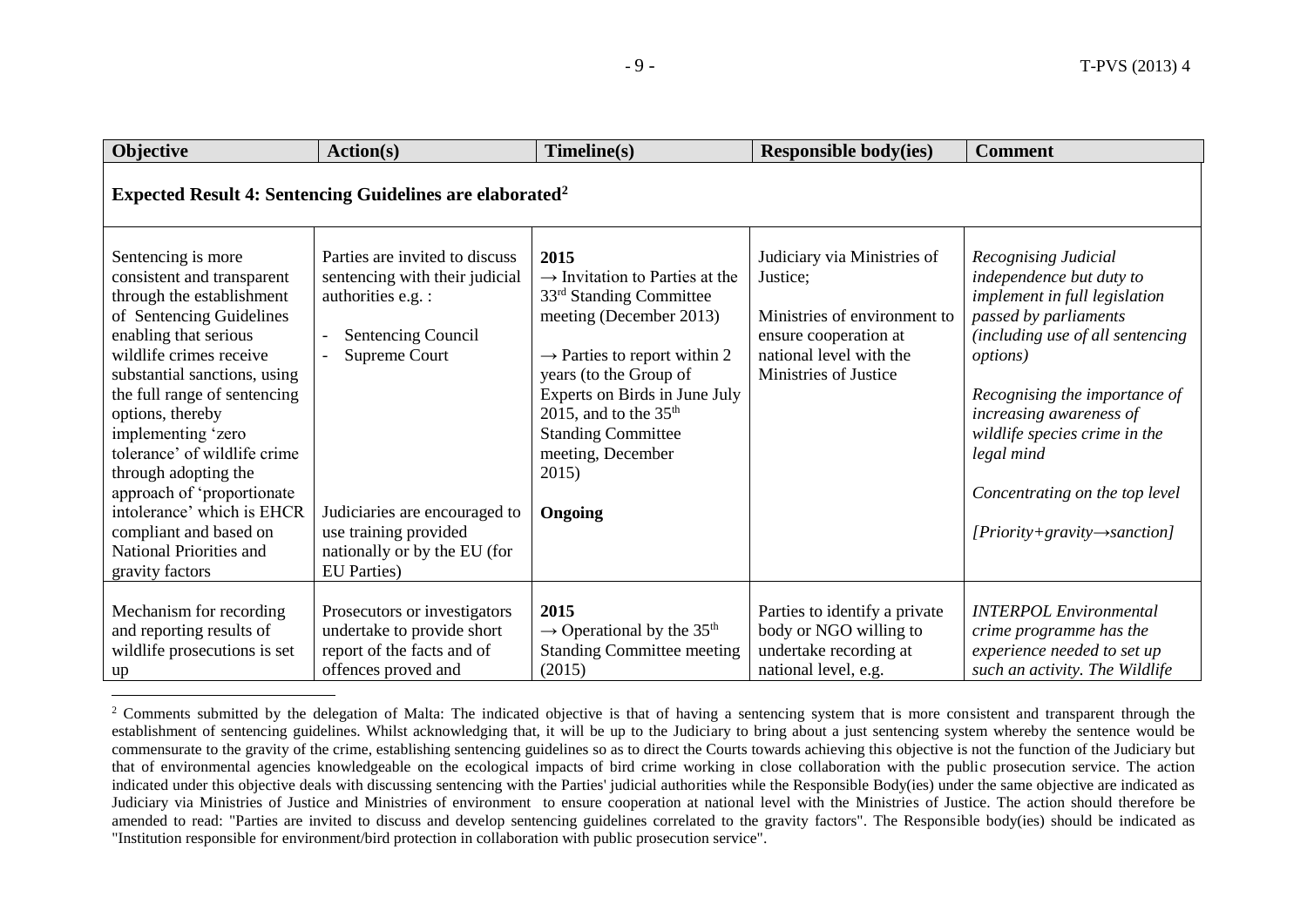|                                                                                                                | sentences imposed to a<br>national focal point<br>appointed for recording, the<br>records of such to be made<br>available to investigators and<br>prosecutors |                                   | "TRAFFIC" at the EU level,<br><b>INTERPOL</b><br>Prosecuting body, wherever<br>such body exists under<br>national judicial systems | teams are knowledgeable about<br>the international and EU<br>legislation and have the ability<br>and skills required for this<br>work. |
|----------------------------------------------------------------------------------------------------------------|---------------------------------------------------------------------------------------------------------------------------------------------------------------|-----------------------------------|------------------------------------------------------------------------------------------------------------------------------------|----------------------------------------------------------------------------------------------------------------------------------------|
| The implementation of the<br>Enforcement and Legal<br>Aspects of the Action Plan<br>is monitored and evaluated | Monitoring, evaluation, and<br>follow-up to the actions set<br>in the AP                                                                                      | 2020<br>$\rightarrow$ 2015 - 2020 | Standing Committee to the<br><b>Bern Convention</b>                                                                                |                                                                                                                                        |

## *Biological and Institutional Aspects*

| <b>Objective</b>                                                                                                                                                                                                                                                    | <b>Action(s)</b>                                                                                                                                     | Timeline(s)                                                                                                                                                                                                                                                                                                                                                                                                                  | <b>Responsible body(ies)</b>                                                                                                                                                                                                                | <b>Comment</b>                                                                                                                                                                                                           |  |
|---------------------------------------------------------------------------------------------------------------------------------------------------------------------------------------------------------------------------------------------------------------------|------------------------------------------------------------------------------------------------------------------------------------------------------|------------------------------------------------------------------------------------------------------------------------------------------------------------------------------------------------------------------------------------------------------------------------------------------------------------------------------------------------------------------------------------------------------------------------------|---------------------------------------------------------------------------------------------------------------------------------------------------------------------------------------------------------------------------------------------|--------------------------------------------------------------------------------------------------------------------------------------------------------------------------------------------------------------------------|--|
| Expected Result 1: Biological and Institutional Aspects are fully taken into account in all the levels of enforcement chain                                                                                                                                         |                                                                                                                                                      |                                                                                                                                                                                                                                                                                                                                                                                                                              |                                                                                                                                                                                                                                             |                                                                                                                                                                                                                          |  |
| Species and population<br>specific flyways are analysed<br>to be overlaid<br>Existing data on illegal<br>activities affecting birds are<br>analysed; black-spots based<br>on standardised protocols for<br>data collection and analytical<br>methods are identified | Preparation and publication<br>of Euro-African flyway atlas<br>and description of blackspots<br>Preparation and publication<br>of a dedicated report | $2016 \rightarrow 36^{\text{th}}$ Standing<br>Committee meeting<br>$\rightarrow$ Standard protocols ready<br>by the 34 <sup>th</sup> Standing<br>Committee meeting<br>(December 2014)<br>$\rightarrow$ Existing data collected by<br>the 35 <sup>th</sup> Standing Committee<br>meeting (December 2015)<br>$\rightarrow$ Analysis of Black-spots<br>by the 36 <sup>th</sup> Standing<br>Committee meeting<br>(December 2016) | Bern Convention Secretariat,<br>in cooperation with CMS<br>Secretariat to look for<br>available funds and tenders<br>Governmental agencies,<br>scientific institutions and<br>NGOs, coordinated by the<br>Bern Convention's focal<br>points | The Secretariat of the<br>Convention has not the<br>technical expertise for such a<br>work. This task should be<br>therefore outsourced (and<br>funded)<br><b>INTERPOL</b> may be able to<br>contribute to this activity |  |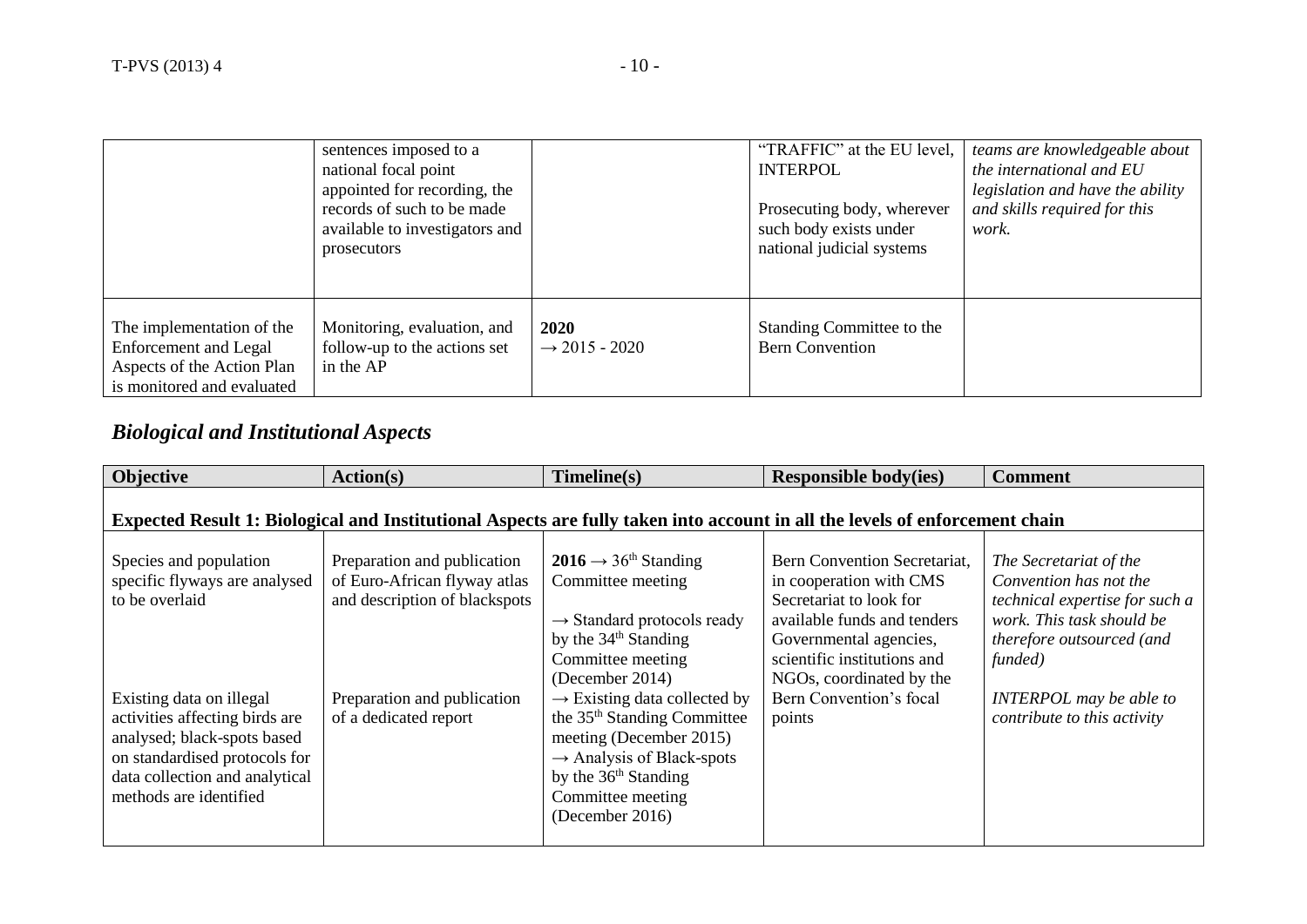| Knowledge on mortality<br>within bird populations due<br>to legal harvest (hunting) and<br>illegal activities is<br>established and allows for<br>adaptive management of<br>game species                                       | Preparation of bag statistic<br>reports and, where practically<br>possible, estimates of<br>mortality due to illegal<br>killing trapping and trade               | 2015<br>$\rightarrow$ By the 35th Standing<br>Committee meeting<br>(December 2015)                 | Parties in cooperation with<br>relevant Stakeholders                                                                                                                                       |                                                                                                                                      |
|--------------------------------------------------------------------------------------------------------------------------------------------------------------------------------------------------------------------------------|------------------------------------------------------------------------------------------------------------------------------------------------------------------|----------------------------------------------------------------------------------------------------|--------------------------------------------------------------------------------------------------------------------------------------------------------------------------------------------|--------------------------------------------------------------------------------------------------------------------------------------|
| Coordination of activities<br>aimed at eradicating illegal<br>killing and unsustainable use<br>of birds in the Pan-<br>Mediterranean area as a<br>particularly critical region is<br>improved                                  | Setting-up of a Pan-<br>Mediterranean working<br>group to eradicate illegal<br>killing, trapping and<br>unsustainable use of birds<br>(Task Force)               | 2014<br>$\rightarrow$ By the 34th Standing<br>Committee meeting<br>(December 2014)                 | National focal points to the<br>Bern Convention, Secretariat,<br>AEWA, Raptors MoU, CMS,<br>African – Eurasian Landbirds<br>AP, FACE, BirdLife<br>International, Wetlands<br>International | Clarify who should take the<br>initiative of convening the<br>group<br><b>INTERPOL</b> may be able to<br>contribute to this activity |
| A Toolkit for prosecutors and<br>judges is prepared with<br>information on biological<br>aspects of killing, trapping<br>and illegal trade of birds and<br>its international importance<br>and its actual/potential<br>impacts | Preparation of a dedicated<br>toolkit or identification of an<br>existing international toolkit<br>to which a section on<br>biological aspects would be<br>added | 2016<br>$\rightarrow$ to be submitted to the<br>36th Standing Committee<br>meeting (December 2016) | Secretariat, Parties, NGOs                                                                                                                                                                 | <b>INTERPOL</b> may be able to<br>contribute to this activity                                                                        |
| The implementation of the<br><b>Biological and Institutional</b><br>Aspects of the Action Plan is<br>monitored and evaluated                                                                                                   | Monitoring, evaluation, and<br>follow-up to the actions set<br>in the AP                                                                                         | 2020<br>$\rightarrow$ 2015 - 2020                                                                  | Standing Committee to the<br>Bern Convention, every two<br>years since 2015                                                                                                                |                                                                                                                                      |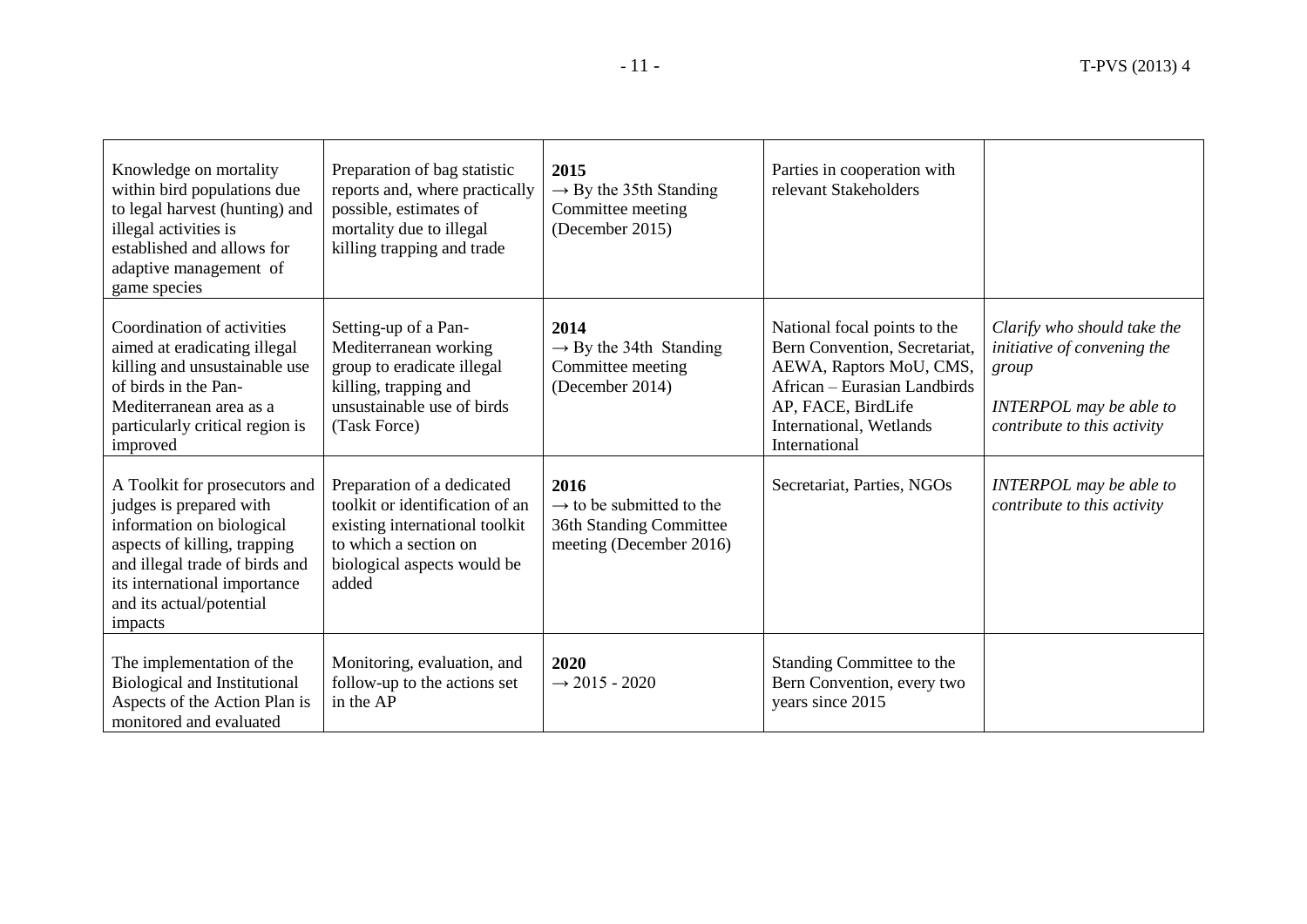## *Awareness Aspects*

| Objective                                                                                                                                                                         | <b>Action(s)</b>                                                                                                                                                                                                                                                                                                                 | Timeline(s)                                                                                                       | <b>Responsible body(ies)</b>                                                                     | <b>Comment</b>                                                |  |  |
|-----------------------------------------------------------------------------------------------------------------------------------------------------------------------------------|----------------------------------------------------------------------------------------------------------------------------------------------------------------------------------------------------------------------------------------------------------------------------------------------------------------------------------|-------------------------------------------------------------------------------------------------------------------|--------------------------------------------------------------------------------------------------|---------------------------------------------------------------|--|--|
| Expected Result 1: Positive and effective alliances with stakeholders are developed by establishing a mechanism to create an<br>opportunity for national dialogue on IKTTB issues |                                                                                                                                                                                                                                                                                                                                  |                                                                                                                   |                                                                                                  |                                                               |  |  |
| The challenges related to<br><b>IKTTB</b> issues are fully<br>understood by all<br>stakeholders                                                                                   | - Scientific evidence base is<br>provided and knowledge<br>gaps highlighted;<br>- Stakeholder analysis<br>provided;<br>- Understanding of views,<br>belief, values, attitudes, goals<br>and positions carried out;<br>- Analysis of key drivers and<br>benefits; identification of<br>ecological, economic and<br>social impacts | From now on                                                                                                       | Focal point to liaise with<br>appropriate government or<br>Academic institution<br>(Lead Agency) | <b>INTERPOL</b> may be able to<br>contribute to this activity |  |  |
| An operational platform<br>dedicated to awareness and<br>education is developed                                                                                                   | - Review of previous<br>examples, sharing of best<br>practices;<br>- Consultation of experts in<br>conflict resolution and other<br>relevant groups as<br>appropriate                                                                                                                                                            | 2016<br>$\rightarrow$ operational by the 36 <sup>th</sup><br><b>Standing Committee meeting</b><br>(December 2016) | Focal point to liaise with<br>appropriate government or<br>Academic institution<br>(Lead Agency) |                                                               |  |  |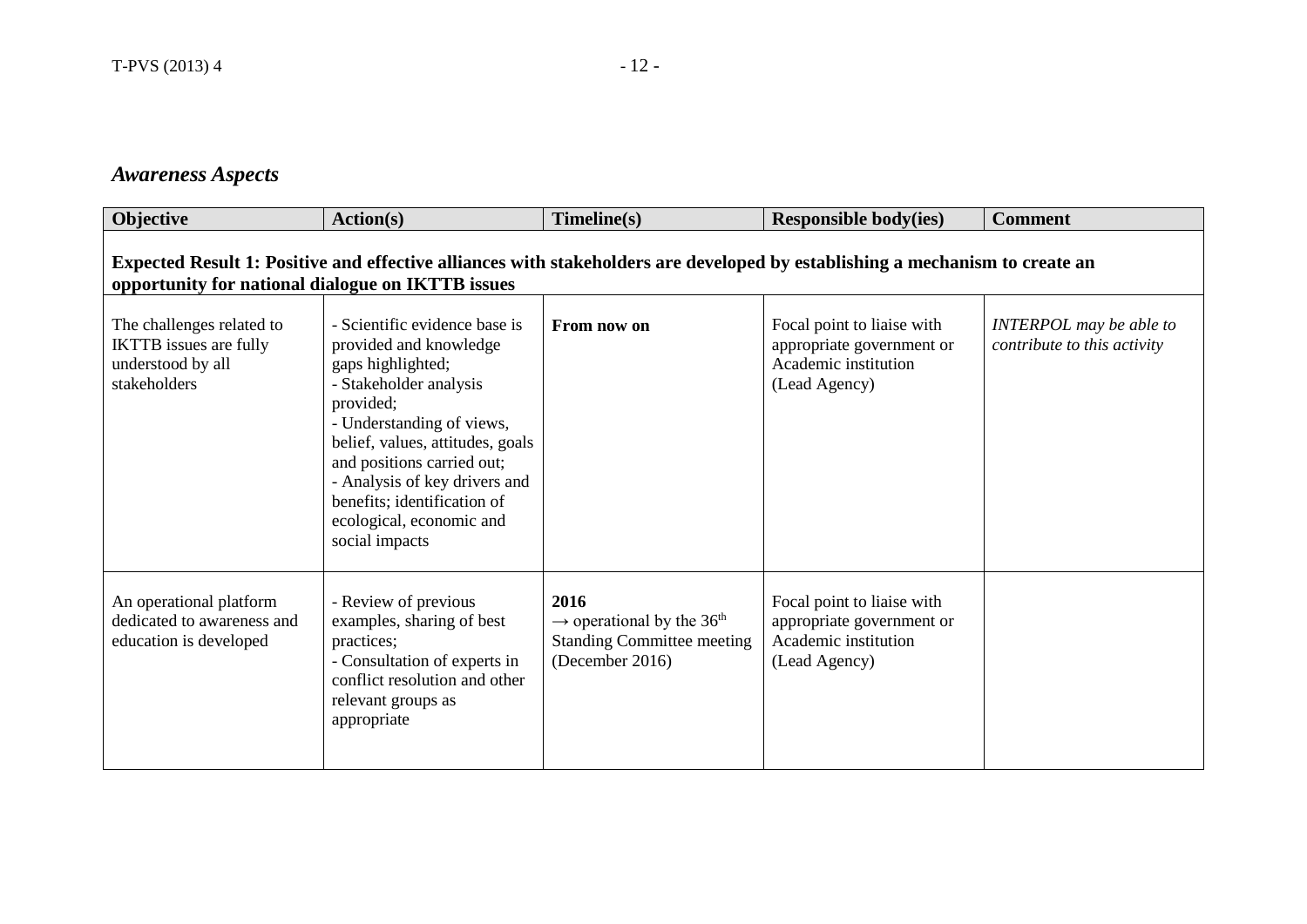| Outreach and stakeholders<br>engagement is achieved                                                             | - Direct communications<br>with stakeholders<br>- Public communications<br>- make process and findings<br>widely available and<br>transparent                                                                                                | 2016<br>$\rightarrow$ operational by the 36 <sup>th</sup><br><b>Standing Committee meeting</b><br>(December 2016) | Focal point to liaise with<br>appropriate government or<br>Academic institution<br>(Lead Agency) |                                                                                                                                                                                                |  |
|-----------------------------------------------------------------------------------------------------------------|----------------------------------------------------------------------------------------------------------------------------------------------------------------------------------------------------------------------------------------------|-------------------------------------------------------------------------------------------------------------------|--------------------------------------------------------------------------------------------------|------------------------------------------------------------------------------------------------------------------------------------------------------------------------------------------------|--|
| Modus Operandi, including<br>establishing trust                                                                 | - Independent facilitator;<br>- Shared goals are identified;<br>- Stakeholders' views,<br>interests and positions are<br>recognised;<br>- Stakeholders are invited to<br>share their viewpoints;<br>- Rules of Engagement are<br>established | 2016<br>$\rightarrow$ operational by the 36 <sup>th</sup><br><b>Standing Committee meeting</b><br>(December 2016) | All stakeholders                                                                                 | <b>INTERPOL</b> may be able to<br>contribute to this activity                                                                                                                                  |  |
| Walk the talk!                                                                                                  | - Stakeholders seek decisions<br>by consensus (no votes);<br>- Stakeholders issue shared<br>communications and<br>publicity                                                                                                                  | From now on                                                                                                       | All stakeholders                                                                                 | Coordination committees at<br>national level, gathering<br>together NGOs and<br>enforcement authorities<br>could be established as<br>platforms for the<br>implementation of this<br>objective |  |
| Objective                                                                                                       | Action(s)                                                                                                                                                                                                                                    | Timeline(s)                                                                                                       | <b>Responsible body(ies)</b>                                                                     | <b>Comment</b>                                                                                                                                                                                 |  |
| <b>Expected Result 2: Enforcement results are publicised</b>                                                    |                                                                                                                                                                                                                                              |                                                                                                                   |                                                                                                  |                                                                                                                                                                                                |  |
| Publicity is given to the level<br>of sentences and other<br>sanctions imposed (fines,<br>penalties), including | Statistics and reports are<br>compiled and produced;<br>good practices, stories and<br>examples (including on the                                                                                                                            | From now on                                                                                                       | Focal points to liaise with<br>justice departments, NGOs,<br>National authorities                | This action should also tally<br>with the ultimate objective of<br>the Action Plan, i.e. to<br>prevent bird crime: a                                                                           |  |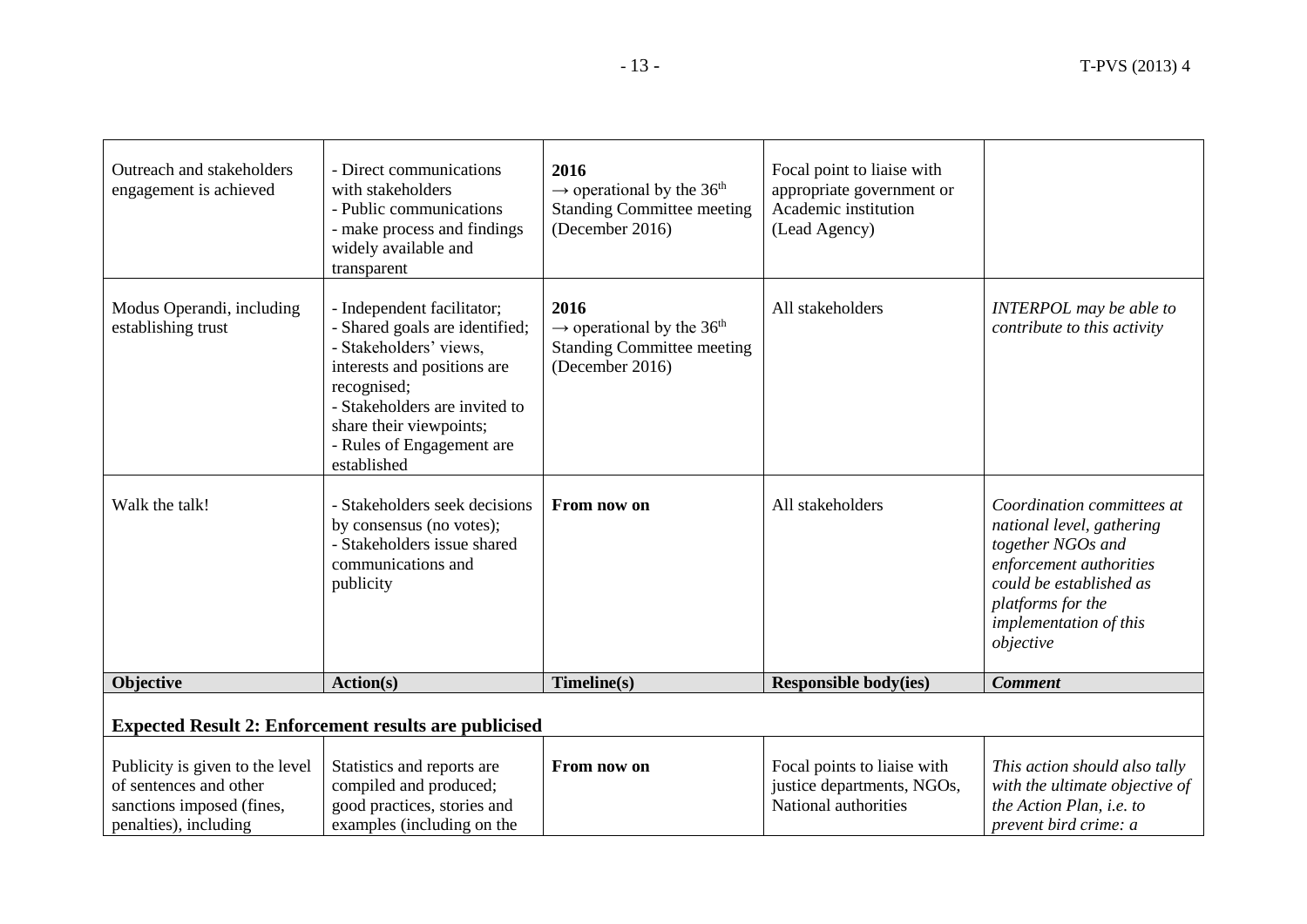| potential sanctions for<br>associated illegal activities                                   | positive impact of<br>legislation's enforcement)<br>are collected and<br>disseminated at national and<br>international level |             |                                                                                                      | proactive approach seeking<br>the concerted effort of all<br>stakeholders for the<br>prevention (proactive) as<br>opposed to the prosecution of<br>crime (reactive).                                                                                                                                                   |
|--------------------------------------------------------------------------------------------|------------------------------------------------------------------------------------------------------------------------------|-------------|------------------------------------------------------------------------------------------------------|------------------------------------------------------------------------------------------------------------------------------------------------------------------------------------------------------------------------------------------------------------------------------------------------------------------------|
| Media alliances are set up on<br>different levels (national,<br>local and specialist media | Create a network of press,<br>radio, social media and TV<br>with an interest in<br>disseminated IKTTB<br>information         | From now on | All stakeholders                                                                                     |                                                                                                                                                                                                                                                                                                                        |
| Social cross compliance is<br>encouraged                                                   | An open access database<br>with effective case studies is<br>created                                                         | From now on | All stakeholders, including<br>bird keepers, angler<br>organisations, hunting<br>organisations, etc. |                                                                                                                                                                                                                                                                                                                        |
| Information on detecting and<br>preventing illegal techniques<br>is widespread             | Development of a pan-<br>European database, on the<br>EU-TWIX example                                                        | From now on | <b>Enforcement officers</b>                                                                          | The Secretariat of the<br>Convention has not the<br>technical expertise for such a<br>work. This task should be<br>therefore outsourced (and<br>funded) or taken up by<br>volunteers<br><b>INTERPOL</b> may be able to<br>take over this activity and<br>work on collating all<br>information form national<br>sources |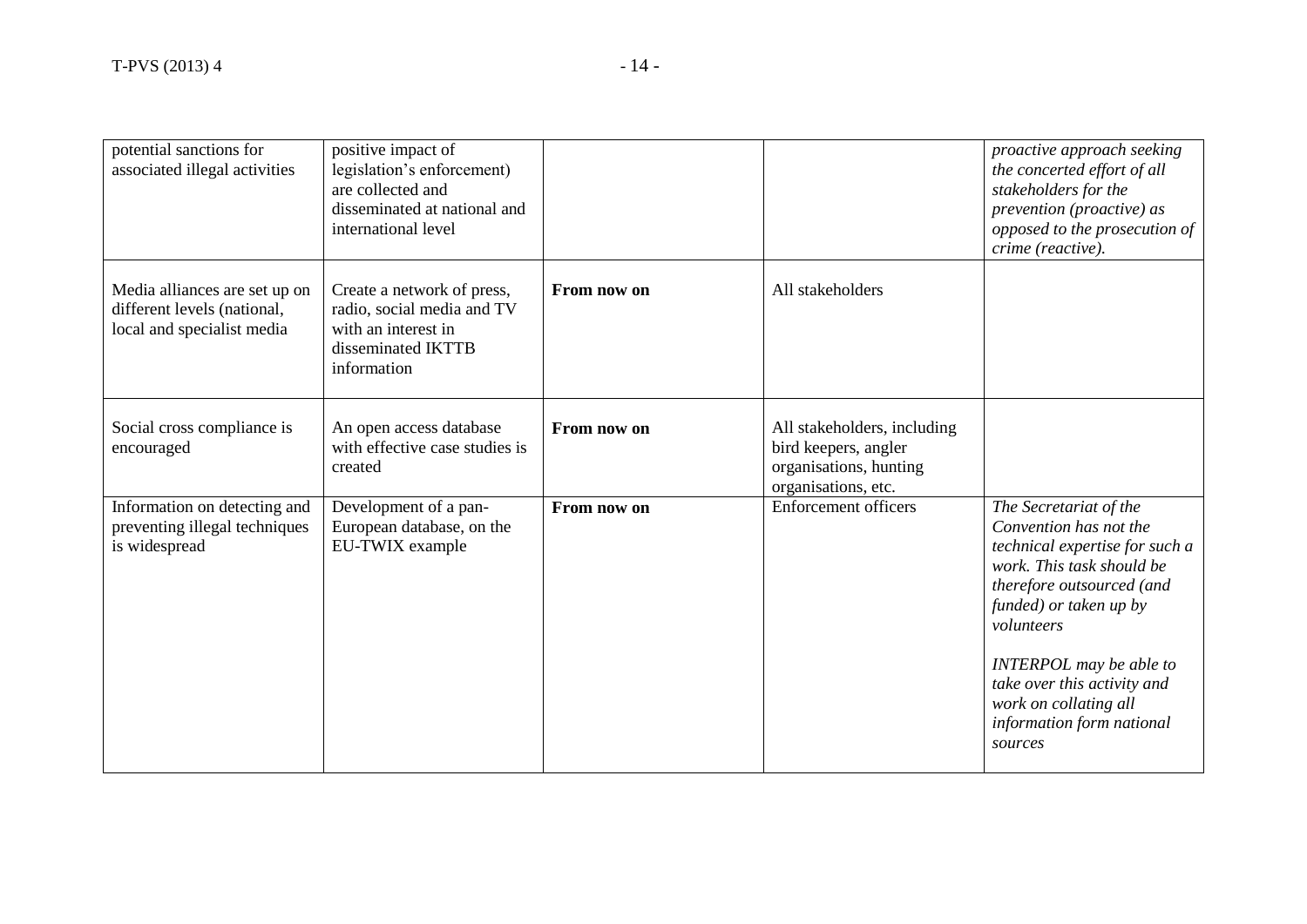| Objective                                                                                                                | <b>Action(s)</b>                                                                                                                                                                       | Timeline(s)                                                                                                       | <b>Responsible body(ies)</b>                                                                 | <b>Comment</b> |  |  |  |
|--------------------------------------------------------------------------------------------------------------------------|----------------------------------------------------------------------------------------------------------------------------------------------------------------------------------------|-------------------------------------------------------------------------------------------------------------------|----------------------------------------------------------------------------------------------|----------------|--|--|--|
| Expected Result 3: Tailored messages are developed and used by key actors                                                |                                                                                                                                                                                        |                                                                                                                   |                                                                                              |                |  |  |  |
|                                                                                                                          |                                                                                                                                                                                        |                                                                                                                   |                                                                                              |                |  |  |  |
| The main target groups are<br>identified                                                                                 | Consultation round organised<br>electronically                                                                                                                                         | From now on                                                                                                       | Relevant Stakeholdes, NGOs<br>and officials, under the<br>coordination of the<br>Secretariat |                |  |  |  |
| Reasoning and motivation<br>are established                                                                              | Interviews by professionals<br>using appropriate methods as<br>advised by social scientists<br>and psychologists (selected<br>according to gender balance<br>criteria) are carried out | 2015<br>$\rightarrow$ finalised by the 35 <sup>th</sup><br><b>Standing Committee meeting</b><br>(December 2015)   | Focal point to liaise with<br>universities and education<br>institutions                     |                |  |  |  |
| Appropriate and adapted<br>messages are developed                                                                        |                                                                                                                                                                                        | 2016<br>$\rightarrow$ finalised by the 36 <sup>th</sup><br><b>Standing Committee meeting</b><br>(December 2016)   | NGOs will work with<br>professional copywriters, in<br>cooperation with wildlife<br>experts  |                |  |  |  |
| Tailored messages are<br>disseminated to the wider<br>public                                                             | Advertising companies<br>disseminate the messages                                                                                                                                      | 2016<br>$\rightarrow$ operational by the 36 <sup>th</sup><br><b>Standing Committee meeting</b><br>(December 2016) | <b>NGOs</b>                                                                                  |                |  |  |  |
| Progress in the<br>implementation of the<br>expected result 3 awareness<br>aspects of the AP is assessed<br>and adjusted | <b>Opinion Polls</b>                                                                                                                                                                   | Long term                                                                                                         | NGOs and focal points                                                                        |                |  |  |  |